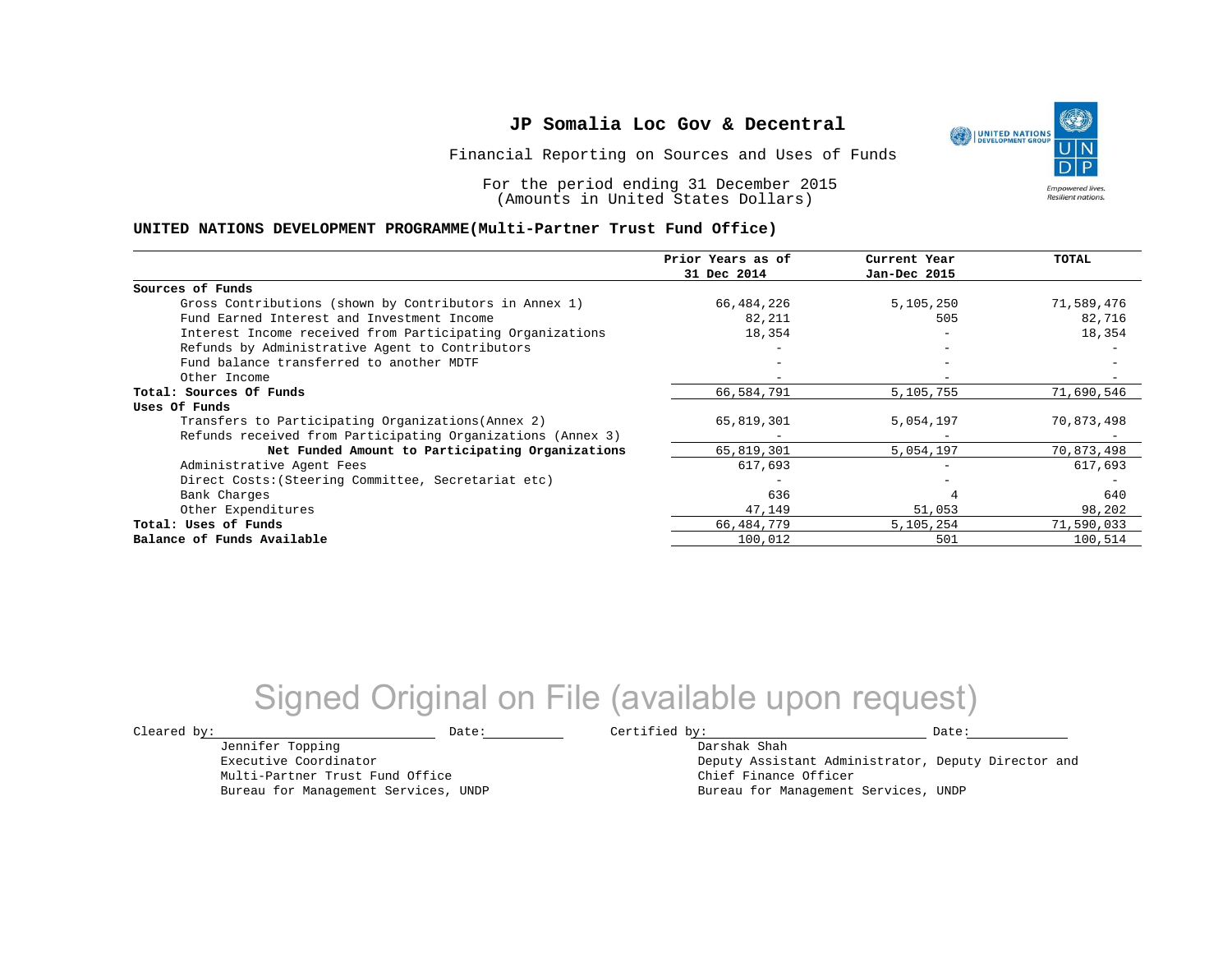

For the period ending 31 December 2015 (Amounts in United States Dollars)

#### **UNITED NATIONS DEVELOPMENT PROGRAMME(Multi-Partner Trust Fund Office)**

#### **Annex - 1: Gross Contributions**

|                                | Prior Years as of<br>31 Dec 2014 | Current Year<br>Jan-Dec 2015 | TOTAL      |
|--------------------------------|----------------------------------|------------------------------|------------|
|                                |                                  |                              |            |
| Contributors                   |                                  |                              |            |
| DEPARTMENT FOR INT'L DEVELOPME | 20,557,349                       | $\overline{\phantom{m}}$     | 20,557,349 |
| EUROPEAN UNION                 | 4,714,920                        | 5,105,250                    | 9,820,170  |
| GOVERNMENT OF DENMARK          | 9,746,310                        | $\overline{\phantom{m}}$     | 9,746,310  |
| GOVERNMENT OF NORWAY           | 6,348,620                        | $\overline{\phantom{0}}$     | 6,348,620  |
| SWEDISH INT'L DEVELOPMENT COOP | 21,911,932                       | $\overline{\phantom{m}}$     | 21,911,932 |
| SWISS AGY FOR DEVELOPMENT & CO | 3,205,095                        |                              | 3,205,095  |
| Total: Contributions           | 66, 484, 226                     | 5,105,250                    | 71,589,476 |

# Signed Original on File (available upon request)

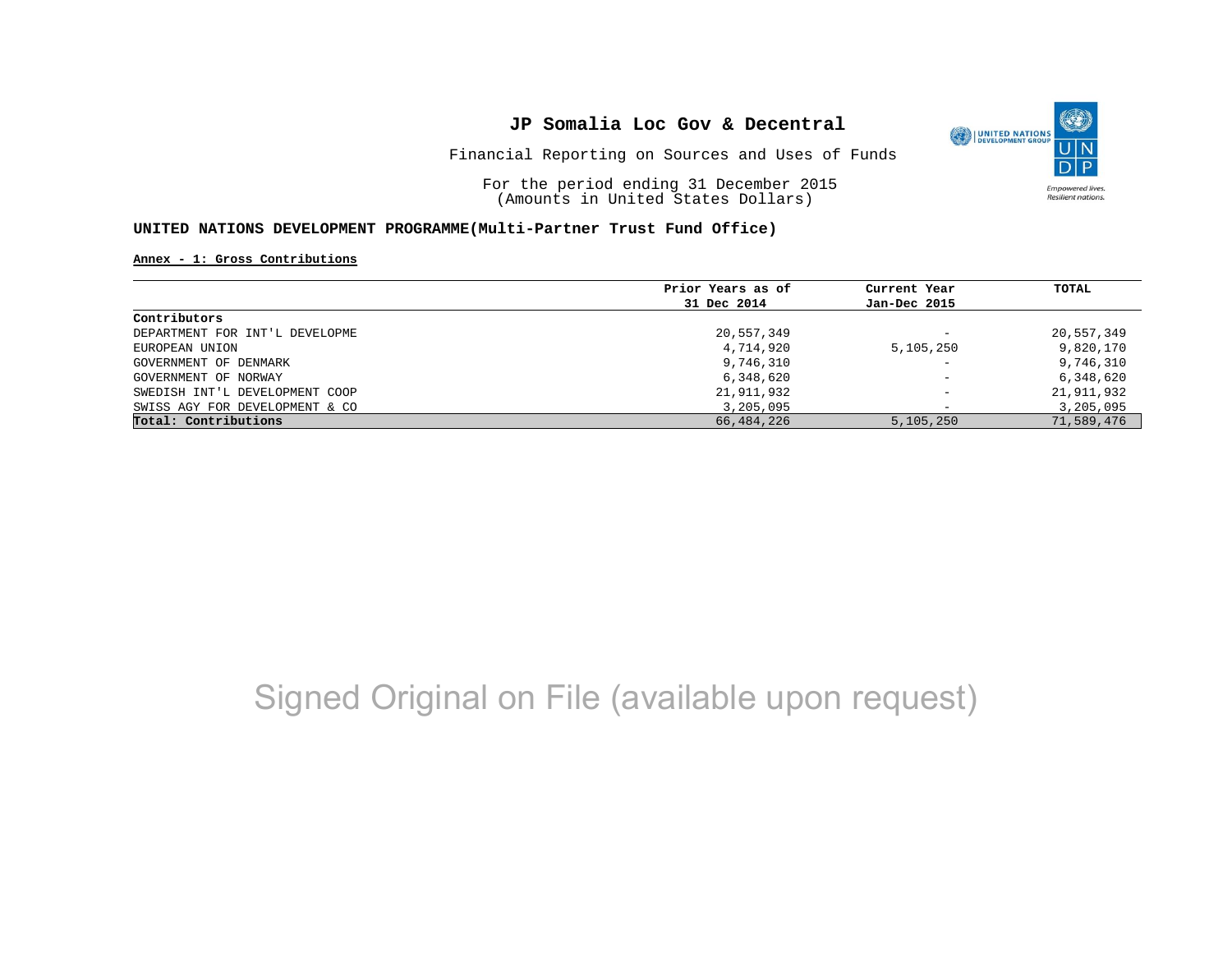

For the period ending 31 December 2015 (Amounts in United States Dollars)

### **UNITED NATIONS DEVELOPMENT PROGRAMME(Multi-Partner Trust Fund Office)**

### **Annex - 2: Transfers to Participating Organizations**

|                                                | Prior Years as of | Current Year | TOTAL        |
|------------------------------------------------|-------------------|--------------|--------------|
|                                                | 31 Dec 2014       | Jan-Dec 2015 |              |
| ILO                                            | 11,828,789        | 1,168,530    | 12,997,319   |
| UNCDF                                          | 9,776,141         | 1,135,173    | 10,911,314   |
| UNDP                                           | 19,886,927        | 1,268,098    | 21, 155, 025 |
| UNHABITAT                                      | 14,986,732        | 821,812      | 15,808,544   |
| UNICEF                                         | 9,340,712         | 660,584      | 10,001,296   |
| Total Transfers to Participating Organizations | 65,819,301        | 5,054,197    | 70,873,498   |

## Signed Original on File (available upon request)